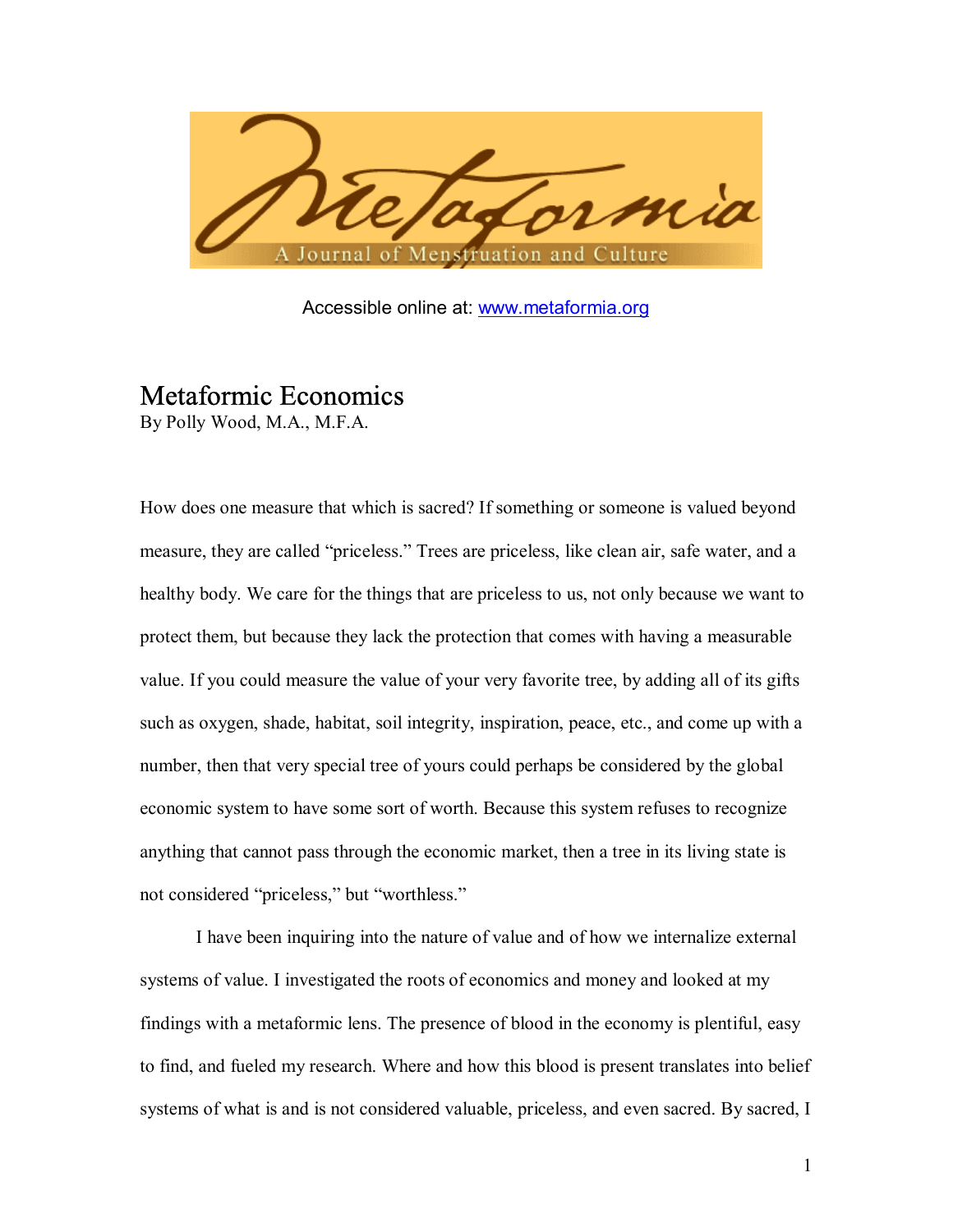mean a profound sense of something greater than oneself and connected with the whole of existence. According to our global economy's accounting system, only those things that are visible can be measured, and only those things that are measured are considered to have value. What does this mean then, for menstrual blood whose influence is unstoppable, but much hidden?

For example, isn't it simple to find images of and ideas involving blood in the newspaper, on the television, on the internet, in video games, movies, books, sports events, and even the blood spoken of in churches? All of this blood is socially acceptable. In all of these cases we could find how marketable the bloodshed is, whether tallying the profits from a country at war or from a bloody, box office smash-hit. We are both drawn to it and repulsed by it.

 There is a form of bloodshed that is not socially acceptable, not allowed, not lawful to be shown in the media, nor have its name uttered on the radio. It is menstruation, the bloodshed so powerful, that its name spoken out loud invokes all natures of emotional and social response. If we agree not to recognize it, not to speak about it or let it show, we can pretend it does not exist. Modern culture creates products to help hide it away, to criticize it as a nuisance and even call it obsolete, all the while capitalizing on its concealment, on its shaming, as well as on those who bleed. How does menstrual blood fit into our global economy, along with the other things which cannot be measured?

The "eco" in economy comes from the Greek word *oikos*, meaning home, house, habitat, life-bearing space, and Earth, while the end of the word comes from *nomos* meaning managing, caring, and stewarding. Our economy really is how we care for our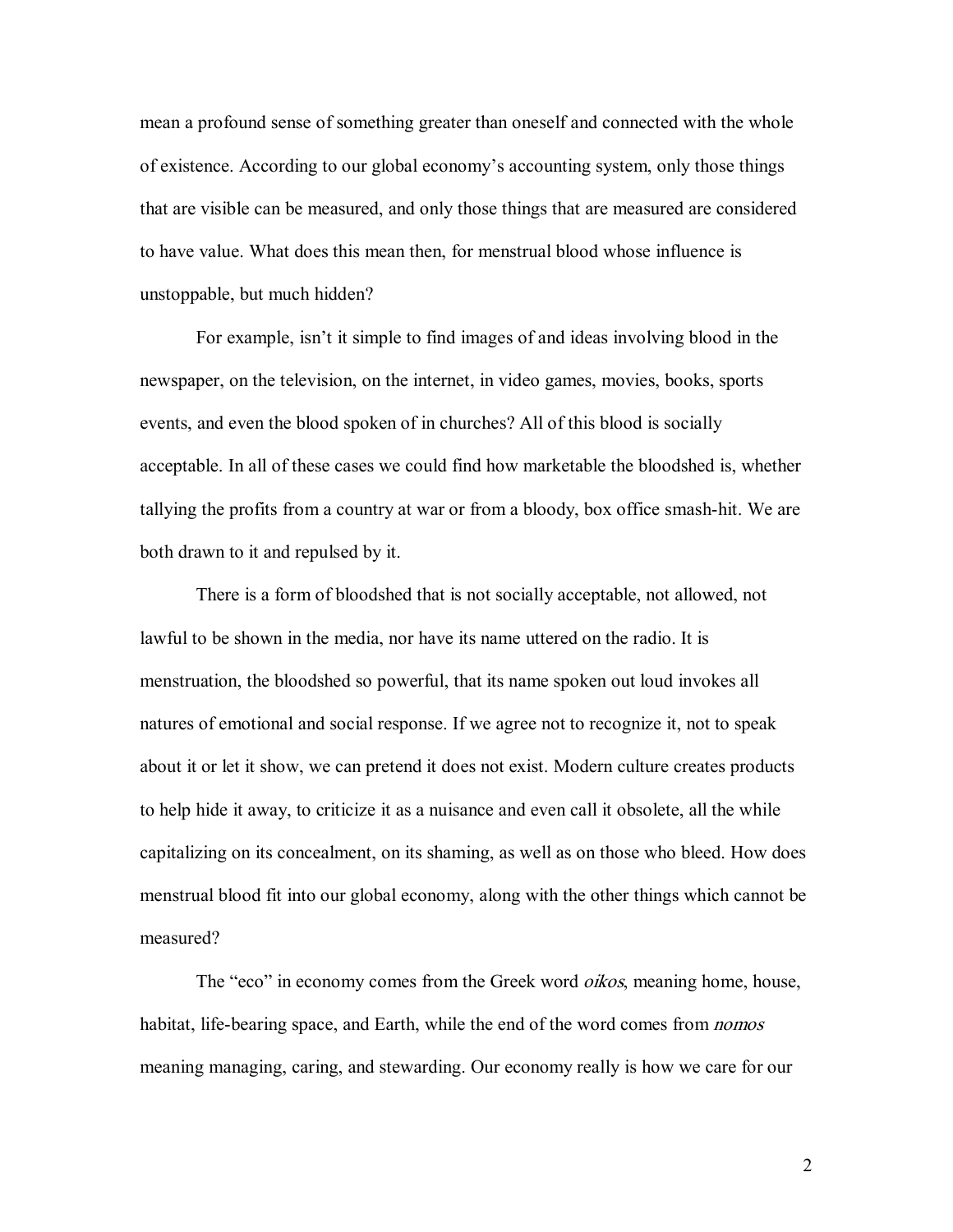Earth and all life on it. The rules by which our global economic system is designed make it appear as if we do not value the Earth. We know different. It is our job to protect the things that are priceless to us, while finding creative ways to return to the roots of economics – caring for our Earth, her inhabitants, our communities, and all things we hold sacred. Originally, economics was not about money, and metaformically, had everything to do with menstruation.

#### Economics and the Business of Ritual

What is the "blood economy" and what does it have to do with the Sacred Feminine, the energetic, creative feminine principle, or lack thereof? Ritual bloodshed is as old as we are human, but it did not begin with war. At the dawn of our humanness, economics was the way in which we related to our newly acquired world of self and other.

 Metaformic Theory says that our minds became human and that consciousness was created through the act of menstrual separation, of distinguishing menstruation from other activities. Separation is the first creation principle of menstrual theory and set the stage for the birth of human consciousness. This act of separating, of intentionally, ritually setting oneself aside during menstruation had to be, as Judy Grahn says, "very carefully managed." Through exacting actions and careful management, we were able to keep the order of the universe as we knew it.

 Economics was about relationship, exchange, ebb and flow, cause and effect. It was about reciprocity, intent, and faith in cycles. But it was not about money. Those who synchronized with the moon's cycle secluded themselves and bled with the dark of the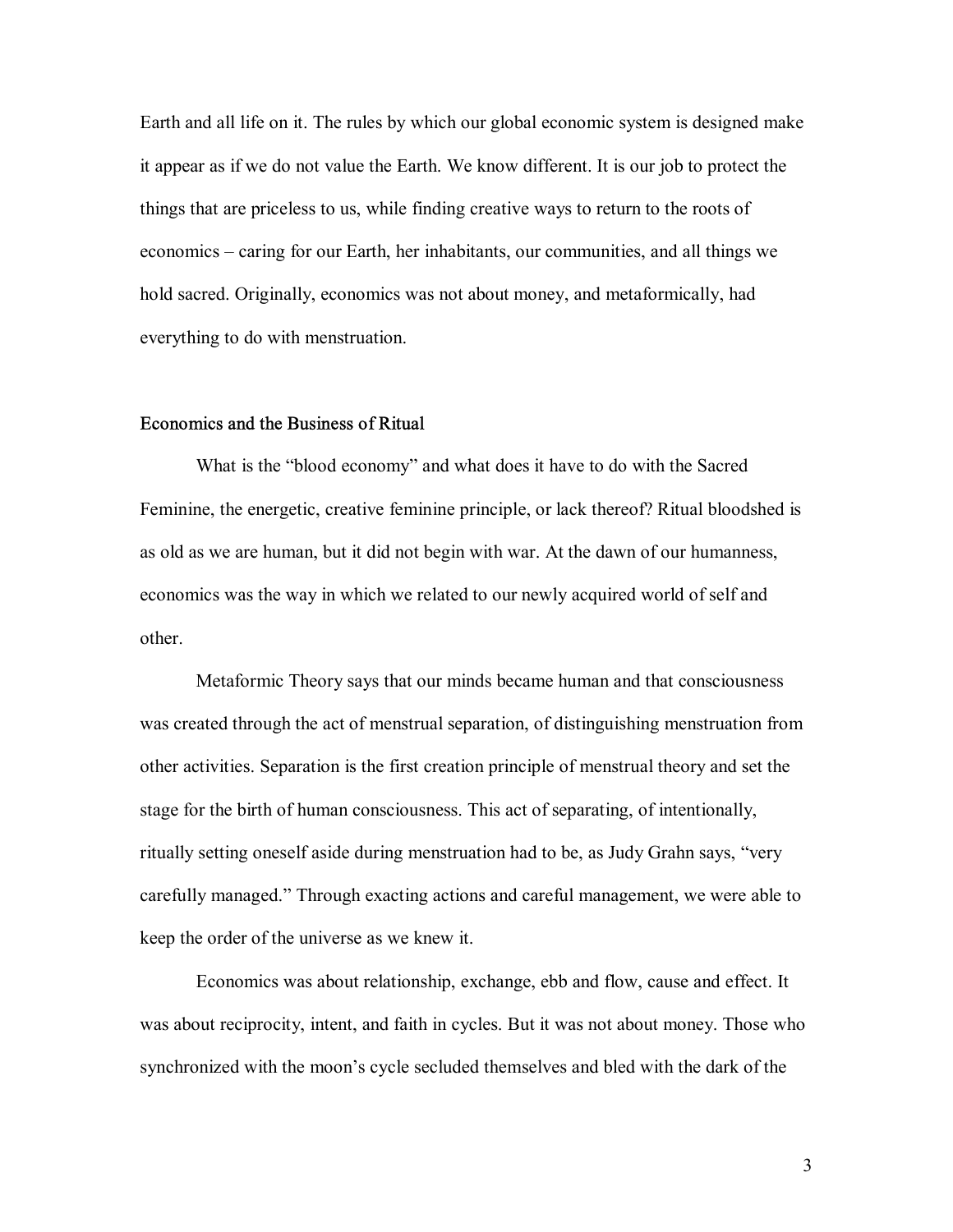moon. As this became a humanly conscious act, played out again and again at the dark of each moon, a relationship was built  $-I$  seclude, shed blood, then emerge, and the moon secludes into darkness and emerges to shed light.

 Currently, the relationship between the blood economy and the presence of the Sacred Feminine is this: Where there is an increase in bloodshed and an increase in profit, there is a decrease or lack of presence of the Sacred Feminine. The universal sexual bias<sup>1</sup> leans towards the masculine in religion, in politics, in language, and even in bloodshed rituals. How could this be? Before there was blood of war, there was menstruation. Before there was blood of hunting, of circumcision, of scarification, and of piercing, there was menstruation.

 The blood economy came from the very careful attendance, vigilance, and management of menstrual seclusion rituals. This was not economics in the way that we currently know it to be. This was communication with what was Sacred. The economy was the sacred act of carefully, ritually tending to the bloodshed rites, in order to reenact the original awakening of consciousness. Economics was the orderly care taking of the menstrual hut, the blood bank. At the dark of the moon, the sacred menstrual blood was given as payment for our consciousness.

This form of blood economics repeatedly confirmed that the "world" was something other than "I," there was an "out there" and an "in here," and that separation

<sup>&</sup>lt;sup>1</sup> Rita Gross describes the universal sexual bias with three central characteristics present in androcentric scholarship and in a generally androcentric-thinking world:

<sup>1.</sup> The male norm and the human norm are collapsed and seen as identical.

<sup>2.</sup> The generic masculine includes the feminine, making it unnecessary to

study women specifically.

<sup>3.</sup> Females are presented in relation to the males being studied, women dealt with as objects exterior to "mankind".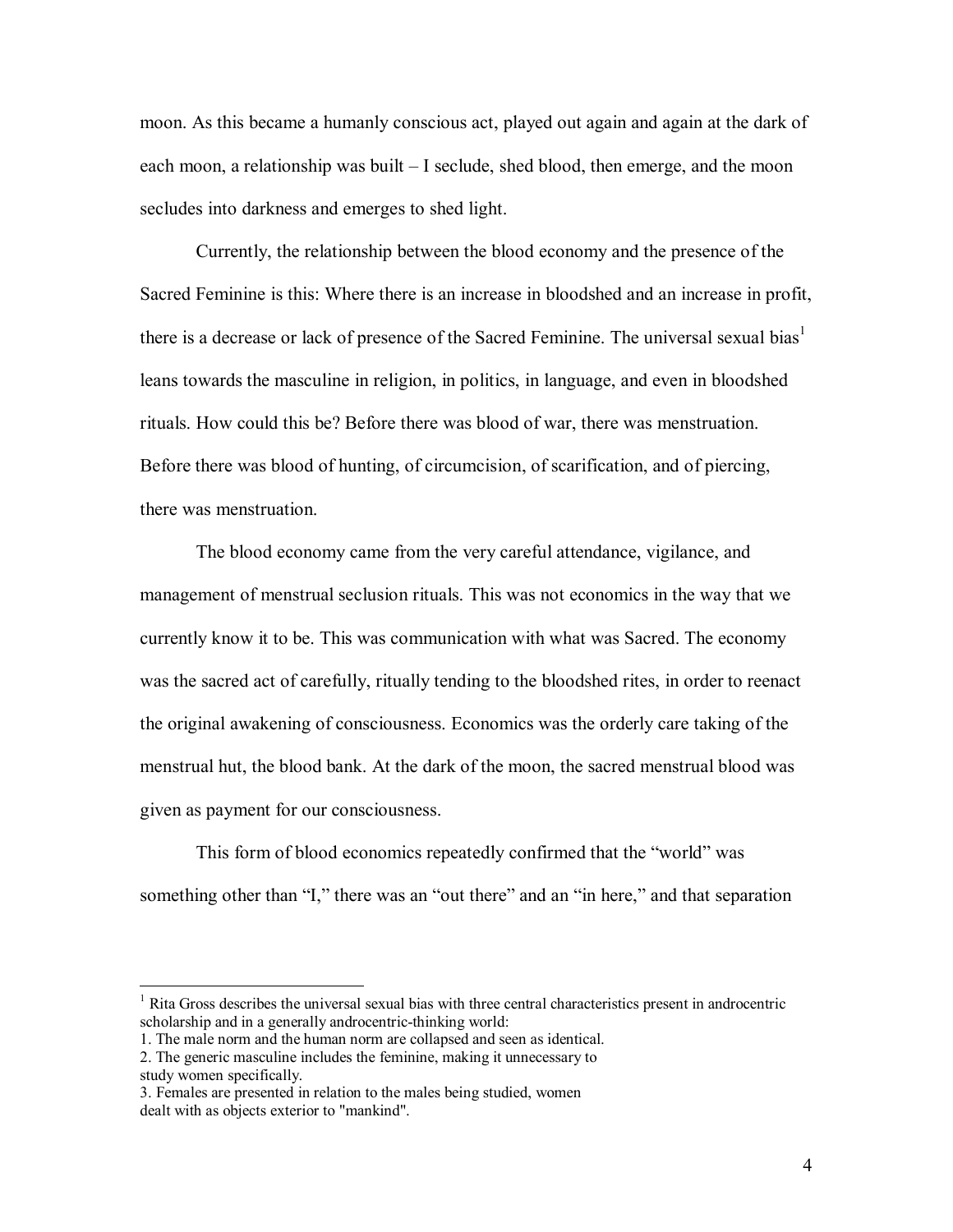was necessary, and essential to being human. Separation enabled an externally based mind, a human mind.

 Acquiring an externally based mind required early humans to connect to something outside of themselves as a frame of reference, to connect physically; and this was accomplished when the females evolved a menstrual cycle capable of synchronous rhythm, or entrainment. Entrainment is the quality of two similarly timed beats to link up and become synchronized in each other's presence. $2$ 

 Looking at current economics with a metaformic mind allows one to see the menstrual origins of our modern practices.

#### The Menstrual Hut as Original Dwelling

The menstrual hut is the original dwelling, and the "template" for further structures. It is the first temple, the first palace, the first bank, the first home. I credit all architectural structures ever built to the menstrual hut. Mathematics, geometry, and science were born within the menstrual hut. The counting of time - the consciousness of time first arose within the rituals of menstrual seclusion. Again, with science we see the menstrual creation principle of separation: the source of the word science and its meaning "to know" comes from the Latin word *scire*, meaning "to separate, to discern." The word "conscience" is based on the Indo-European root word *skei*, "to cut, to split."

As Judy Grahn tells us,

'temple' has roots in 'time' --- as do 'tempo', 'temporary', and 'contemplation' --- from Latin *tempus*, 'time', and templum, 'space marked out for the observation of auguries.' It is also related to tempestas,

<sup>&</sup>lt;sup>2</sup> Grahn. *Blood, Bread, and Roses*, 13.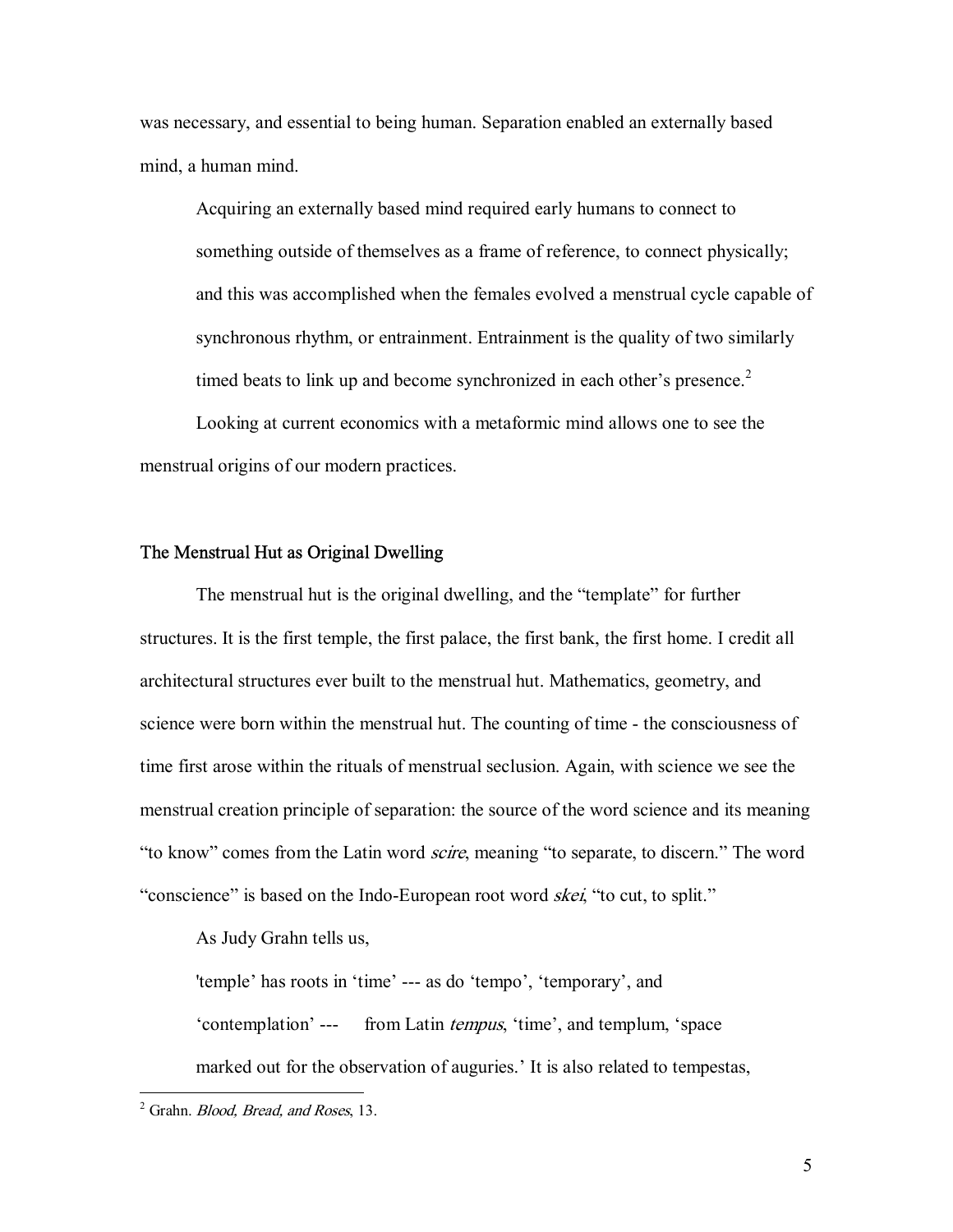'season' or 'storm.' What besides time has been kept in temples? Orientation, statuary, ritual paraphernalia, fire, water, books, grain, fruits, cattle, money, and crafts. As temples became centers of trade, the earliest known cities grew up around them. It is entirely likely that the menstrual hut, as the original dwelling, was the axis around which the village  $g$ rew.<sup>3</sup>

 The activities which are separated out in our modern lives used to take place under one structure of the temple: our spiritual worship, our community socializing, our banking, and even our birthing and burials. The menstrual hut is the oldest known structure, and became the template for our temples, our banks, our homes, and our businesses.

#### Menstrual Blood as First Form of Currency

 The moon will be new tomorrow. Yesterday morning my moon-blood came flowing. Along with the blood, the word "currency" came to mind. I recalled reading that currency has to do with flowing, and looked it up again. The etymon of "currency" is from the Latin *currentum* "condition of flowing," and of *currere* "to run." Besides the common use of the word "currency," which is synonymous for "money," I think of the word "current" as to what is very present right now, in this moment, in the sense of something solid, something grounded. Of course, it makes perfect sense that this word actually has more to do with flow, movement, and exchange, than with the money we consider countable, quantifiable, and tangible. This is because the first form of currency was menstrual blood, itself.

<sup>&</sup>lt;sup>3</sup> Ibid., 243.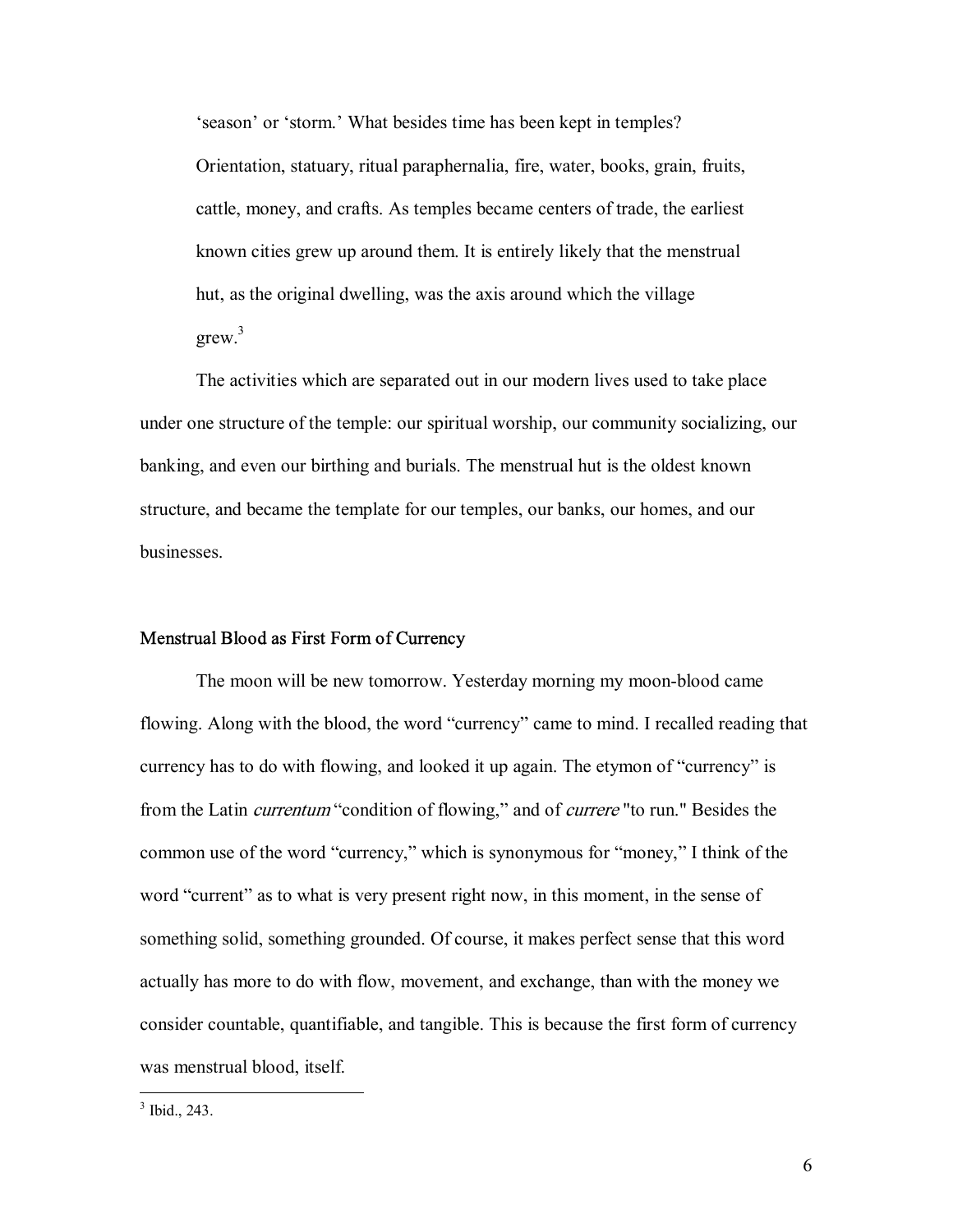As the menstrual blood flowed from our ancient ancestor, she "paid" for the return of and the increase in light with her blood. As our ancient bleeding sisters followed menstrual seclusion rites, they reenacted the original awakening of human consciousness.<sup>4</sup> In a sense, their blood-flow which was synchronized with the dark of the moon was the payment to ensure consciousness, and was extremely valuable. This form of currency paid for roots in the earliest openings of consciousness, and ensured a future of existing with this new awareness of both what was within and without, this new relationship of cause and effect with the world.

 Grahn reminds us that both blood and money are stored in banks, that emergence from menstrual seclusion was often a time of gift-giving, and that the metaformic rose which is symbolic of love, respect, and the blood red vulva  $-$  is often used as a "payment" and a token of love.<sup>5</sup> This giving of metaformic gifts help men, or nonbleeding members to engage with menstrual consciousness.

#### Reprocity: Bridges Between Spirit and Matter

 The currency of menstrual blood is the earliest form of reciprocity. Reciprocity was based on a contract of faith between the earliest humans and the world they inhabited. Karl Polanyi, the influential mid-twentieth century essayist, proposed an alternative approach to economics,

The substantive meaning of economics derives from man's dependence for his

 $\frac{4}{5}$  Ibid., 17.<br>  $\frac{5}{1}$  Ibid., 231.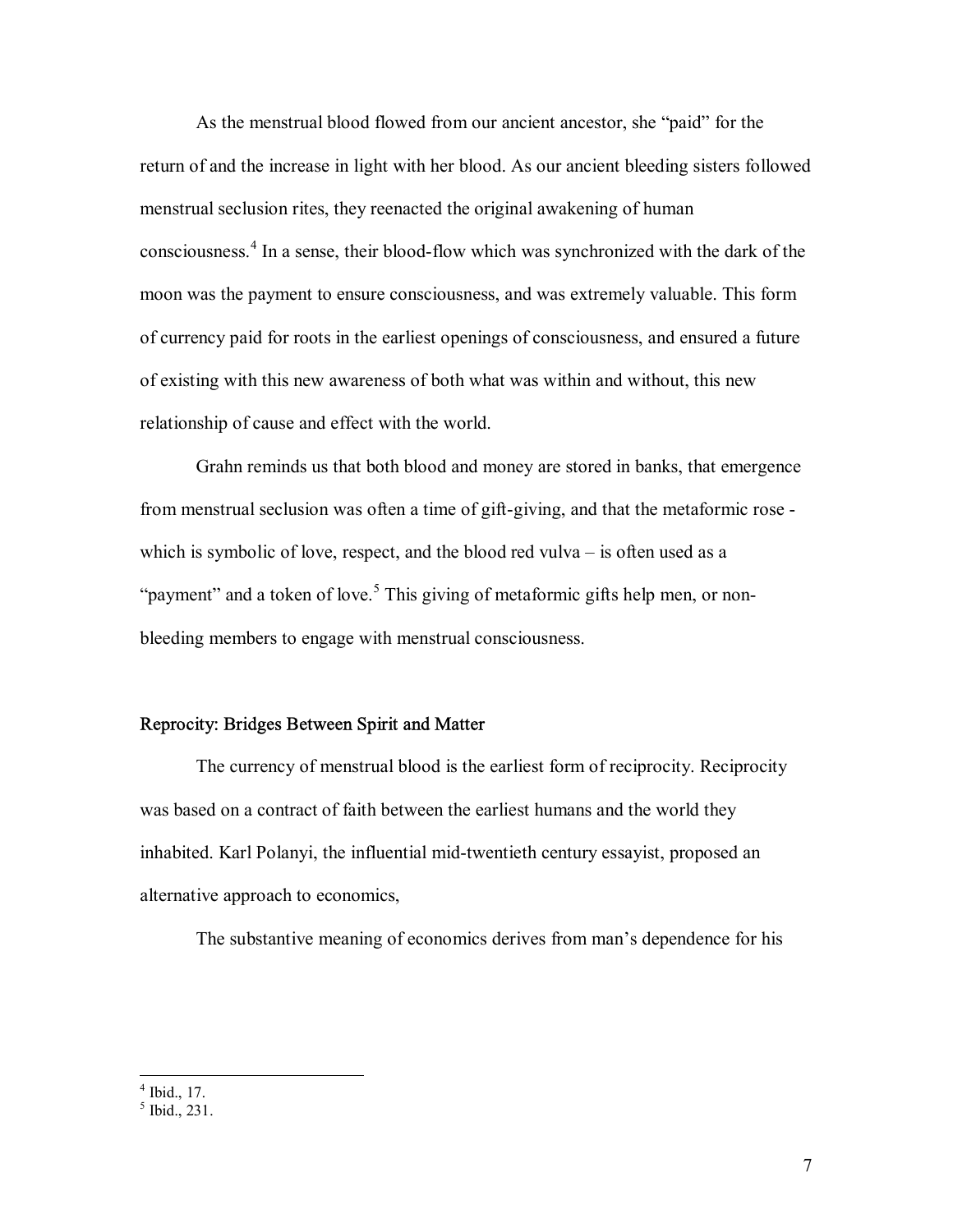living upon nature and his fellows. It refers to the interchange with his natural and social environment.<sup>6</sup>

and, "Most, if not all economic acts are found to belong to some chain of reciprocal gifts and counter gifts, which in the long run balance, benefiting both sides equally.<sup>"</sup>

 Jacob Needleman, professor of philosophy and author of Money and the Meaning of Life, says

 $\dots$  money was created – by the keepers of the sacred teachings underlying all human societies – to maintain a relationship between man's (sic) spiritual needs and his material needs....money is intrinsically a principle of reconciliation, of the harmonization of disparate elements.<sup>7</sup>

Needleman's theories on money and its origins can be looked at metaformically.

 Human life has meaning only insofar as we consciously and intentionally occupy two worlds at the same time. One force alone can never bring meaning into human life. Meaning appears only in the place between the worlds, in the relationship of two worlds, two levels, two fundamental qualities of power and energy.<sup>8</sup>

 I hear him speaking about menstrual-lunar synchrony and the ability to separate the light and the dark, and our relation to its cycles.

 But where there is relationship, there must be contact between the things related. For exchange to take place there must be contact between the elements in the exchange. A principle of reconciliation allows this contact to take place. Money was invented to allow contact and exchange between fundamental aspects of human life, the

<u>.</u>

 $^6$  Dalton. *Primitive, Archaic and Modern Economics*, 21, 139.

 $\frac{1}{\pi}$  Needleman. *Money and the Meaning of Life*, 114.

 $8$  Ibid., 43.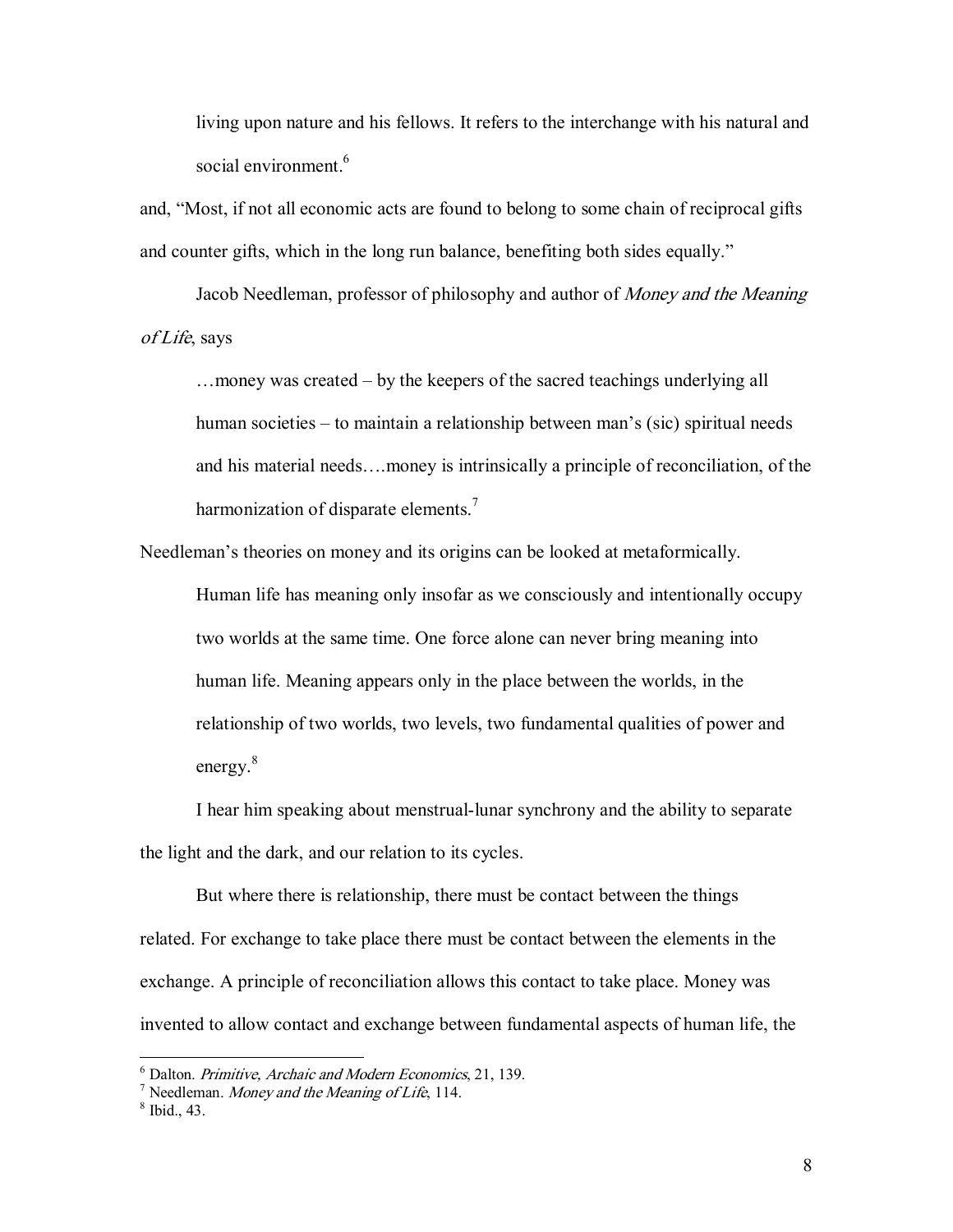material, external life, and the internal life, in the sense of man's relationship to God within and above  $9<sup>9</sup>$ 

This can also be read as woman's relationship to Goddess, or a person's relationship to Spirit. However it resonates best, it echoes the understanding of menstrual blood as being the first currency and the first example of reciprocity.

#### Menstrual Blood Debt

ìHers was the power of raveling and unraveling since what consciousness (spirit, mystery, and mind) gives us, it can also take back. And the power of creation and destruction, as at one time evidently all humanity believed, was in the woman's blood"

#### Judy Grahn, Blood, Bread and Roses, 18

 In a series of articles under the title of "Goddess of the Blood of Life," Judy Grahn presents for us an essay on horticulture, the blood debt, and the exploration of farming as a possible source of women's shame towards menstruation, though she concludes that it is indeed, not, and that early horticultural practices show a kinship between the farming women and the menstrual power of the plants they were cultivating.<sup>10</sup> Incorporating ethnographic studies of horticultural practices in areas of earliest horticultural development of "people whose maternal ancestral lines have passed

<sup>&</sup>lt;sup>9</sup> Ibid., 115.

 $10^{10}$  Grahn. "Goddess of the Blood of Life".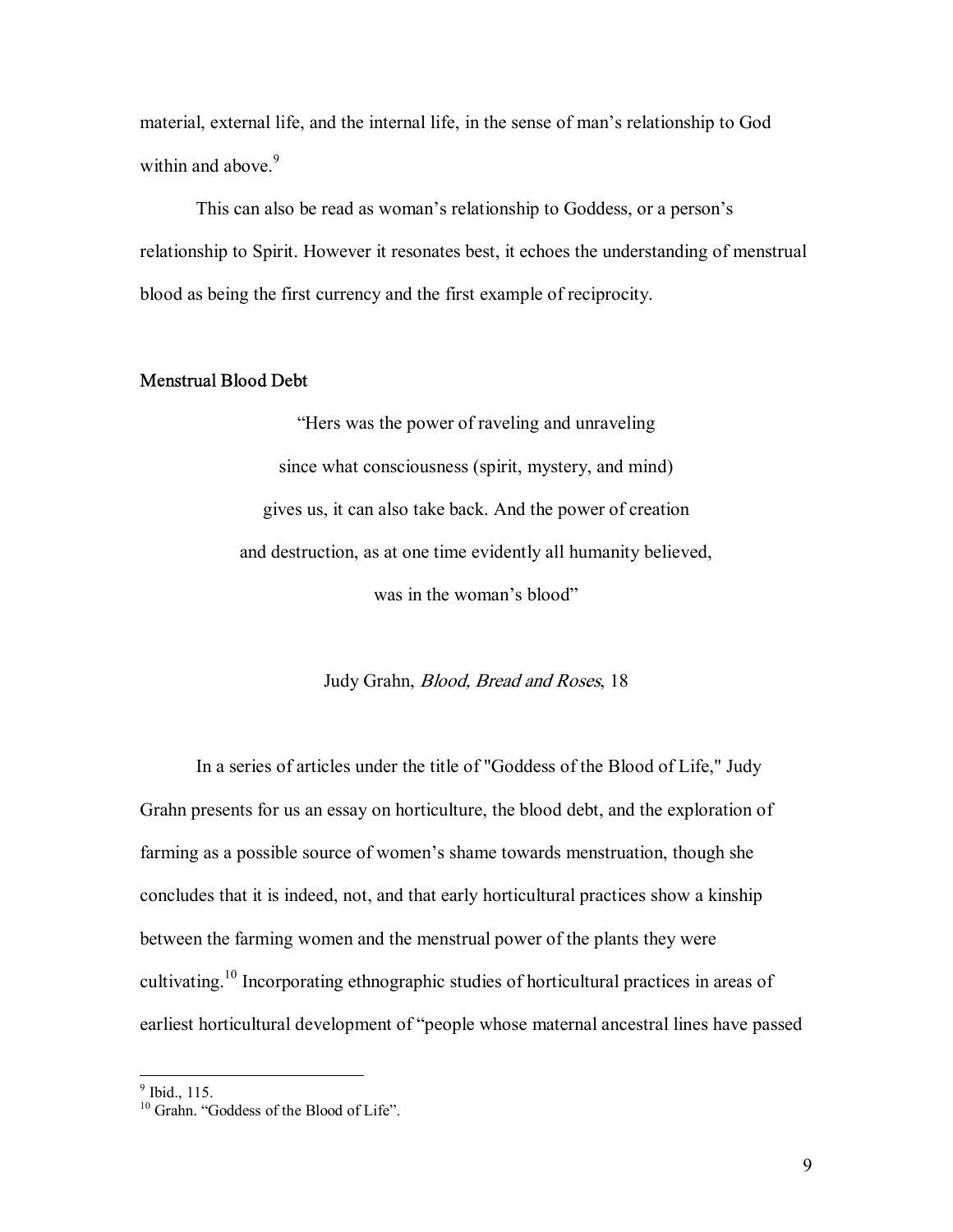along cosmogonies and rituals completely interwoven with the intimate act of cultivation of plants,î she clearly unveils the metaformic relationship of reciprocity.

 Grahn explores the ethnographic accounts of Michael F. Brown on the Aguaruna Jivaro people of Alto Rio Mayo, Peru, who use

what western anthropology calls "magic" in hunting and horticulture, their most important crop being manioc roots which the women cultivate, using ritual practices and a relational cosmogony.<sup>11</sup>

The Aguaruna women have deeply personal relationships with the plants and consider the manioc "as a being, a powerful being with a soul, and they treat her and approach her as both a mother and a child." They nurture their gardens metaformically, following ancient taboos like not going into the garden during menstruation, "lest the power of their menses "burn" the plants."

 At planting time the women paint the tubers red, and they also paint their own hands and foreheads with red so to the plants they will be known as friends. The plant will recognize them as "blood kin" - as menstrual beings. $12$ 

 Grahn explores the relationship between menstruation and shame and finds a menstrual kinship between the Aguaruna people and their plants.

 It is the vocabulary of a dialogue and a reciprocal economy based in familial mother-child relations of love, respect, negotiation of powers, and exchange of the central life force: blood.

Grahn reminds us through this account, as with her research into menarche celebrations

 $\overline{a}$ 

 $11$  Ibid., 3.

 $12$  Ibid., 3.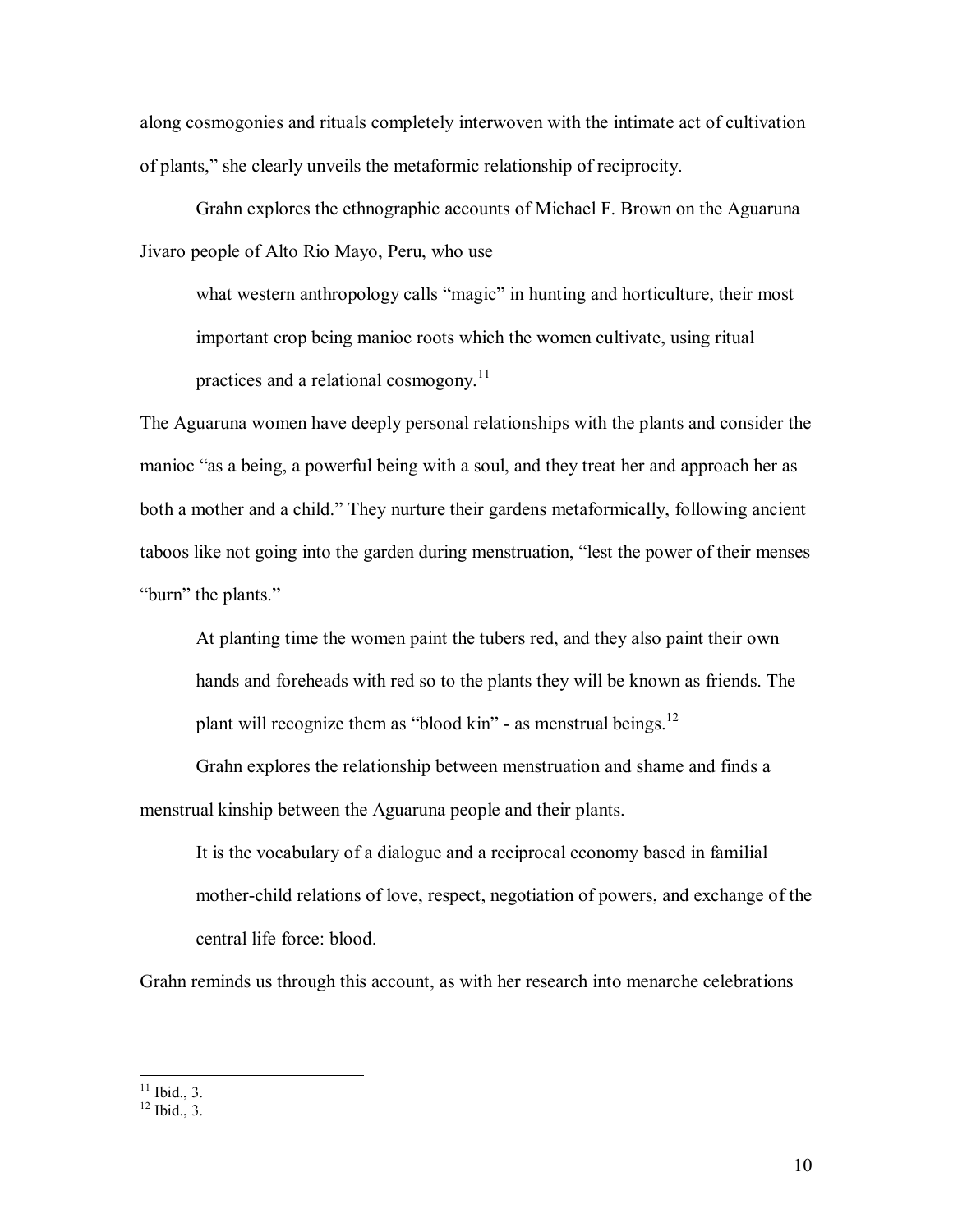of dozens of other cultures: "Menstruation is at the heart, mind, and soul of what they are doing." $^{13}$ 

 I particularly love the poetic way Judy Grahn invites me to see the menstrual economics at play between the Earth and her peoples. Through exploring the wisdom of the Aguaruna people, Grahn expresses how we are in a reciprocal relationship with the Earth, the source being how we need her for everything that contributes to our nourishment and sustainability, beginning with food. It is as if the horticultural peoples are saying,

Please let me eat of you, let me take the life of your plants, your babies, but please do not take my life or the life of my babies. Let me eat of you, because eventually, in the end, you will eat me, you will take me back into you. I come from you, and to you I will return.

 Is the act of bleeding and giving back to the Earth enough to sustain her? Can balance be restored to Earth through paying off our blood debt? Is the blood of war a form of payment for how we as humans have stripped the Earth of Her sources, turning them into re-sources? Or is this reciprocal relationship with Earth about kinship, empathy, and caring for that which sustains us?

## Lunar Economics

 We are in a reciprocal relationship with the Earth, and menstrual-lunar synchrony teaches us through the opportunity to give back each month in exchange for what the Earth gives to us. To look at economics in a lunar way means having faith, an incredible amount might I add, in the ebb and flow of life, in the ability to meet one's needs even in

 $\overline{a}$ 

 $13$  Ibid., 4.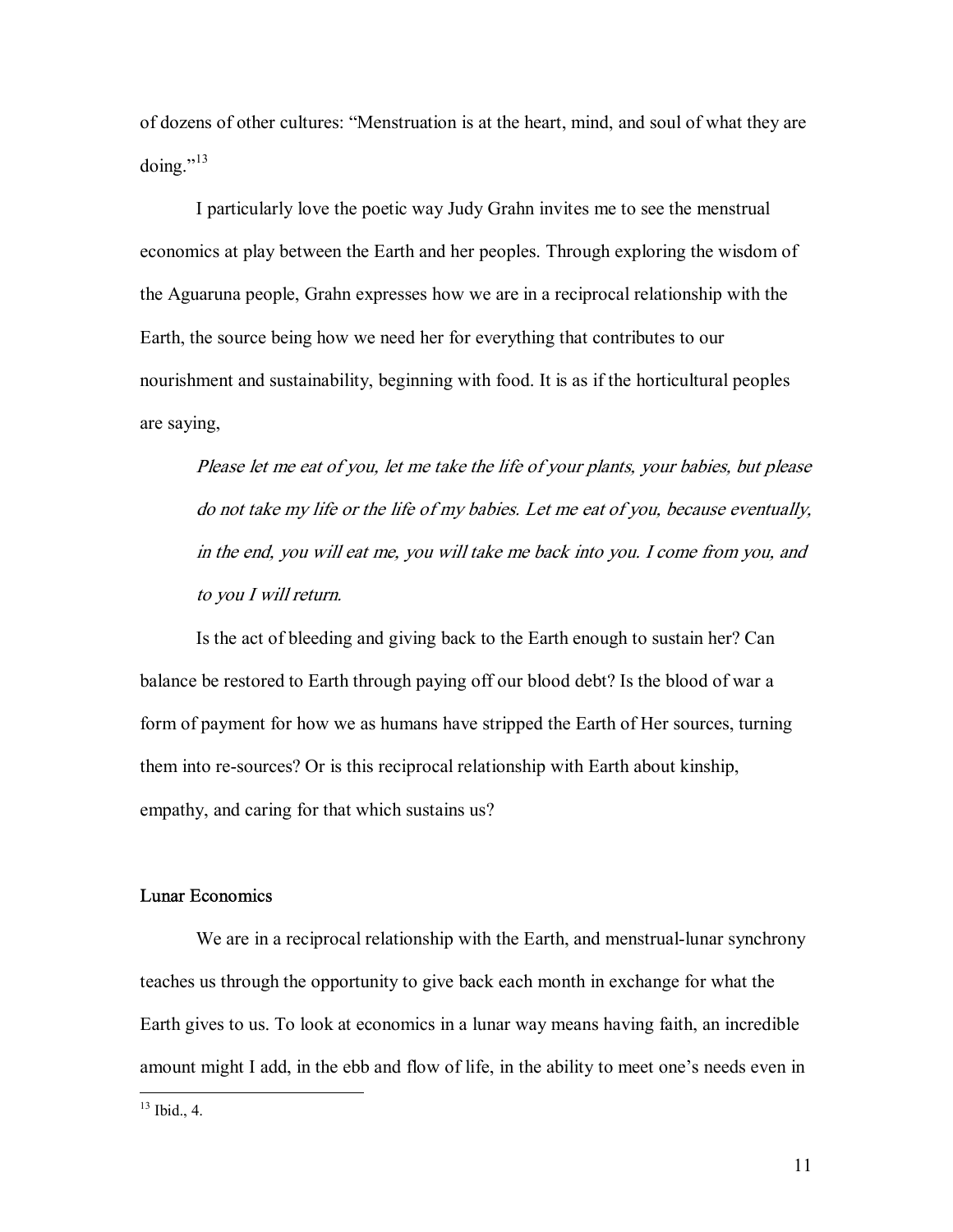the face of financial adversity. Our modern economy is about growth and gain at all costs. It favors what I consider the "full moon of economic cycles," and refuses to acknowledge the dark of the moon.

 This cycle of abundance and growth in the waxing half of the lunar cycle corresponds to the "emergence" from menstrual seclusion  $-$  an essential part of Metaformic Theory. After separation, when the menstruant's blood ceased to flow and she emerged from seclusion, the light emerged with her, and she was endowed with the power to create the light, just as she created the darkness with her seclusion. Grahn's cross-cultural studies of menarche celebrations and parallel menstrual rites affirm that prior to celebration, a washing occurs in the form of a ritual bath after the menstruant emerges from the darkness. Money has this same ability to wash, to launder, to wipe away a debt, originally a blood debt.

 Metaformically we can see that our modern economics came from this lunar cycle of dark and light, of ebb and flow, of less and more. The economics, the careful management of the menstrual seclusion rituals at the dark of the moon would lead to gain and abundance as the light of the moon returned. The waxing half was not necessarily equated with greater value, as the roots of value do not have to do with quantity, but with worth. A patriarchal worldview equates light and above and abundance with "good" and dark and below and lack with "bad." It is not possible to live fully in only one half, for the birth of human consciousness came only when we acknowledged that they only exist simultaneously.

 Modern economics is based on systems of value created out of scarcity, and fear of lack. Our global economic system was designed to measure the national income of a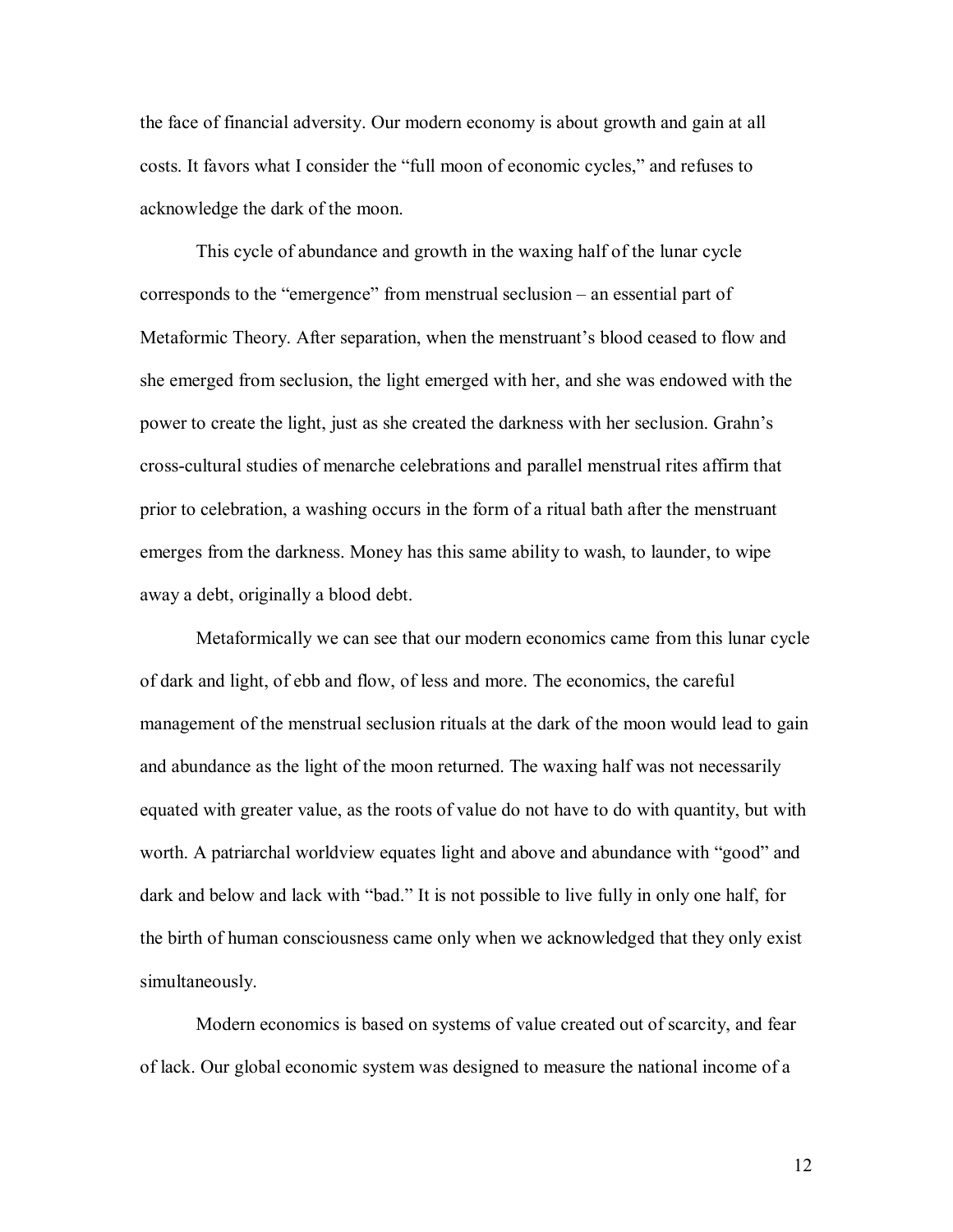country at war, a country engaged in continual bloodshed rites. The logic of economics as we know it emphasizes the full moon, the time of abundance, greed, and hoarding money, because there is a lack of trust in the cycle, rooted in a focus on scarcity.

 Since menstrual bloodshed is linked with the cycles of the moon, there is no need to artificially induce bloodshed, as it will surely return. Menstrual logic brought to consciousness an awareness of relationships within cycles, and opportunities for dealing both with loss and gain, ascent and descent, growth and decline. The problem with todayís logic is that it suppresses menstrual wisdom and strives only towards growth, light, and continuous ascent, while denying the chthonic, dark ebb of life, and the undeniable descent life brings as well. Today's logic teaches us to value only one side of the lunar cycle, the waxing half, and teaches us that this is the only way we will survive: growth at any cost, even if it costs us our lives and the life of the world we inhabit. This is the unfortunate mis-instruction which our world is greatly in need of reassessing.

 When and why did scarcity and fear first come into play? What would cause the need to hoard money, to live in the light of the fictional ever-waxing moon, denying the essential other half, the dark half? When did the new moon, the darkness, menstruation, and the Sacred Feminine become associated with a negative value, and with evil and shame? Wasn't the seclusion necessary to have something to emerge into light from? Weren't we reflecting the cycles of light and dark we began to see outside ourselves, and didnít that recognition lead us into consciousness? What happened within this gift that is human consciousness, that we lost touch with the importance of honoring both sides of the cycle?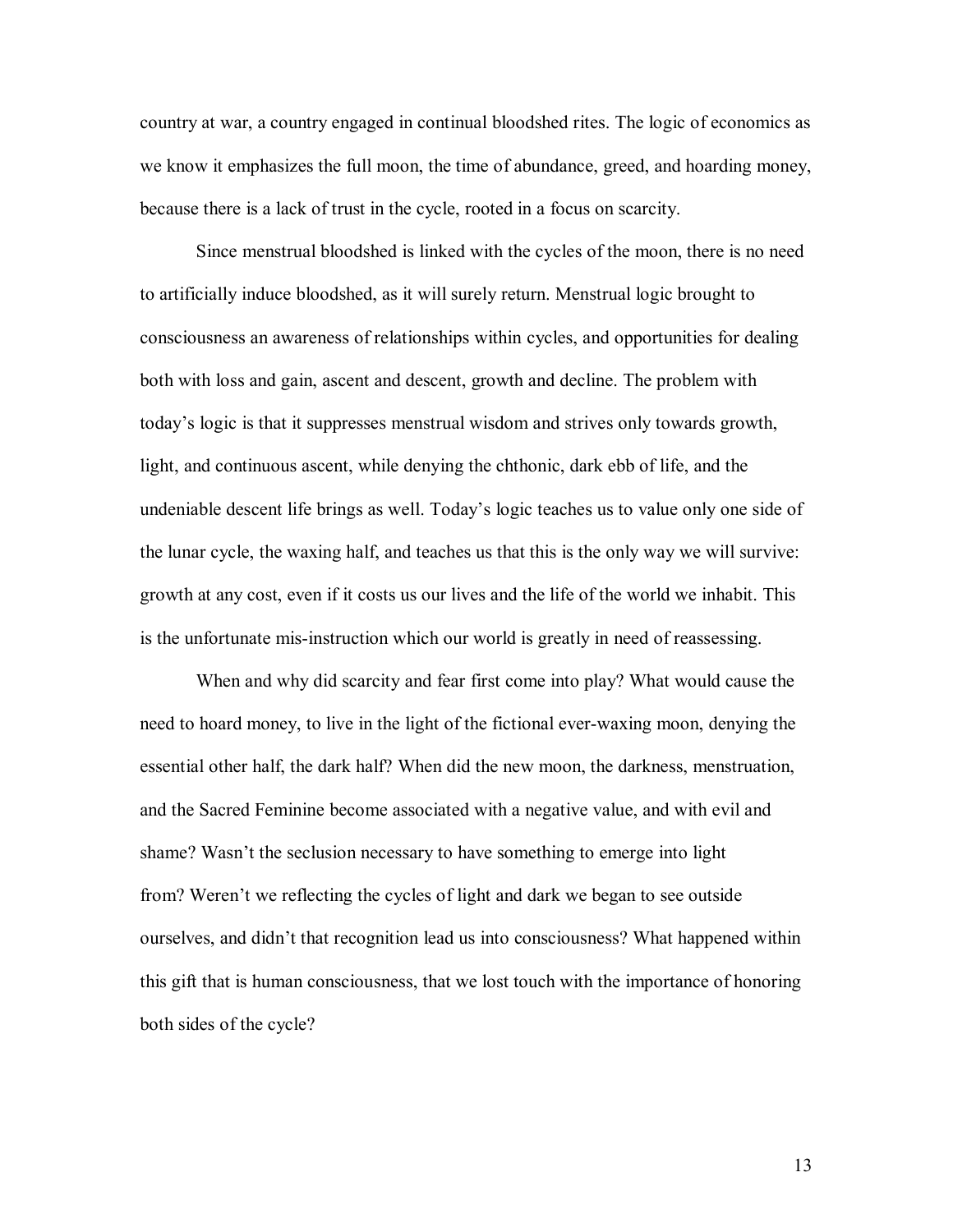### **Sources**

Dalton, George. Primitive, Archaic and Modern Economics: Essays of Karl Polanyi, NY: Doubleday, 1968.

Davis-Floyd, Robbie E. Birth as an American Rite of Passage, Berkeley: UC Press, 1992.

Grahn, Judith Rae. "Are Goddesses Metaformic Constructs? An Application of Metaformic Theory to Menarche Celebrations and Goddess Rituals of Kerala and Contiguous States in South Indiaî(PhD diss., California Institute of Integral Studies, 1999).

Blood, Bread, and Roses: How Menstruation Created the World, Boston: Beacon Press, 1993.

\_\_\_\_\_ "The Emergence of Metaformic Consciousness; What is Metaformia?",

Metaformia: A Journal of Menstruation & Culture. www.metaformia.org, 2005.

\_\_\_\_\_ "Goddess of the Blood of Life, Part 1", Metaformia: A Journal of Menstruation

& Culture. www.metaformia.org, 2006.

Gross, Rita. Feminism & Religion, Boston: Beacon Press, 1996.

Harper, Douglas. Online Etymological Dictionary, On website:

www.etymonline.com/sources.php. Accessed June 9, 2001.

Needleman, Jacob. Money and the Meaning of Life, NY: Doubleday, 1991.

- Waring, Marilyn. Counting for Nothing What Men Value and What Women are Worth, Toronto: UP, 1999
- Webb, Eugene. Mesopotamian Religion, University of Washington. On website: http://faculty.washington.edu/ewebb/Mesopotamia.html. Accessed January 1, 2006.